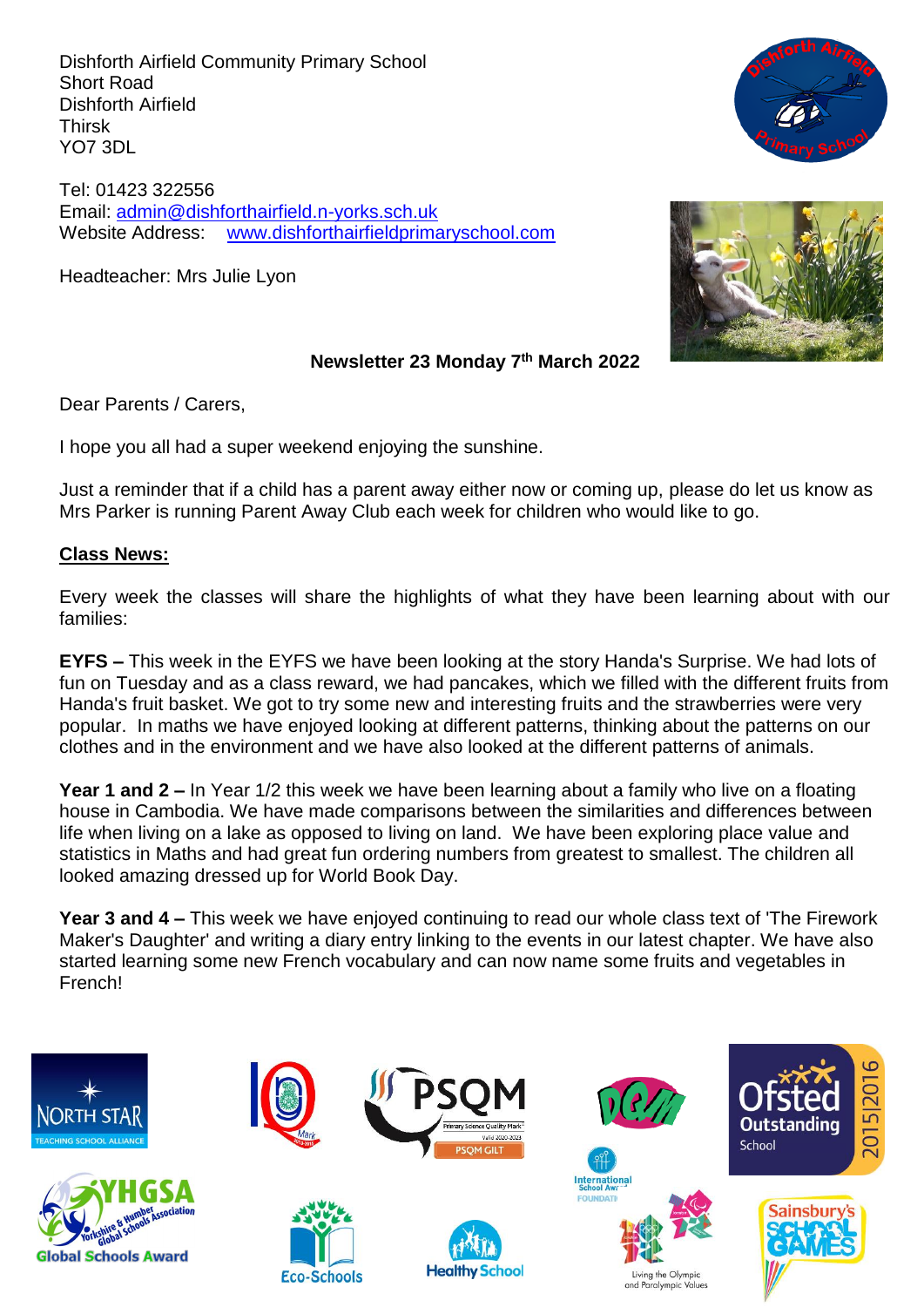**Year 5 and 6 –** This week we have begun our new science topic about the human body. We have been revising systems within the body and drawing on existing knowledge. We investigated the circulatory system and what this does and how this works. We are exciting to delve deeper into the amazing things that our bodies do!

## **Comic Relief – Red Nose Day Friday 18th March**



On Friday 18<sup>th</sup> March we will be supporting Comic Relief with a non-uniform day where the children can donate £1 towards the charity – red noses are also welcome!

The School Council has met to discuss fundraising ideas and we would like to hold a cake sale. Please could cupcake donations be brought into school on Thursday 17<sup>th</sup> and Friday 18<sup>th</sup> of March to be sold at break times and lunch time throughout the day on Friday. Any leftover cupcakes will be sold at the end of the day. Each cupcake will be 50p (this is extra to the £1 non-uniform donation) and all money will go towards Comic Relief. Thank you in advance for your kind donations. **Please remember no nuts in the cupcakes as we are a no nut school.**

## **Service Children's Community Choir - information**

The Northern Military Kid's Choir has recently rebranded as the Service Children's Community Choir and they are working hard to recruit more children to join for singing sessions. The sessions are aimed at children from year 2 to year 11. The choir meet at Le Cateau school hall on Sunday mornings, once a fortnight, and weekly on Thursday evenings. A flyer is attached to this newsletter with more information.

## **Online Safety Newsletter**

Attached to this newsletter is the March edition of the online safety newsletter for your information.

### **School Dinners March**

The price for dinner is £2.75 per meal (£13.75 per week). The cost for the month of March is £63.25. Please ensure your Parent Pay account is up to date.

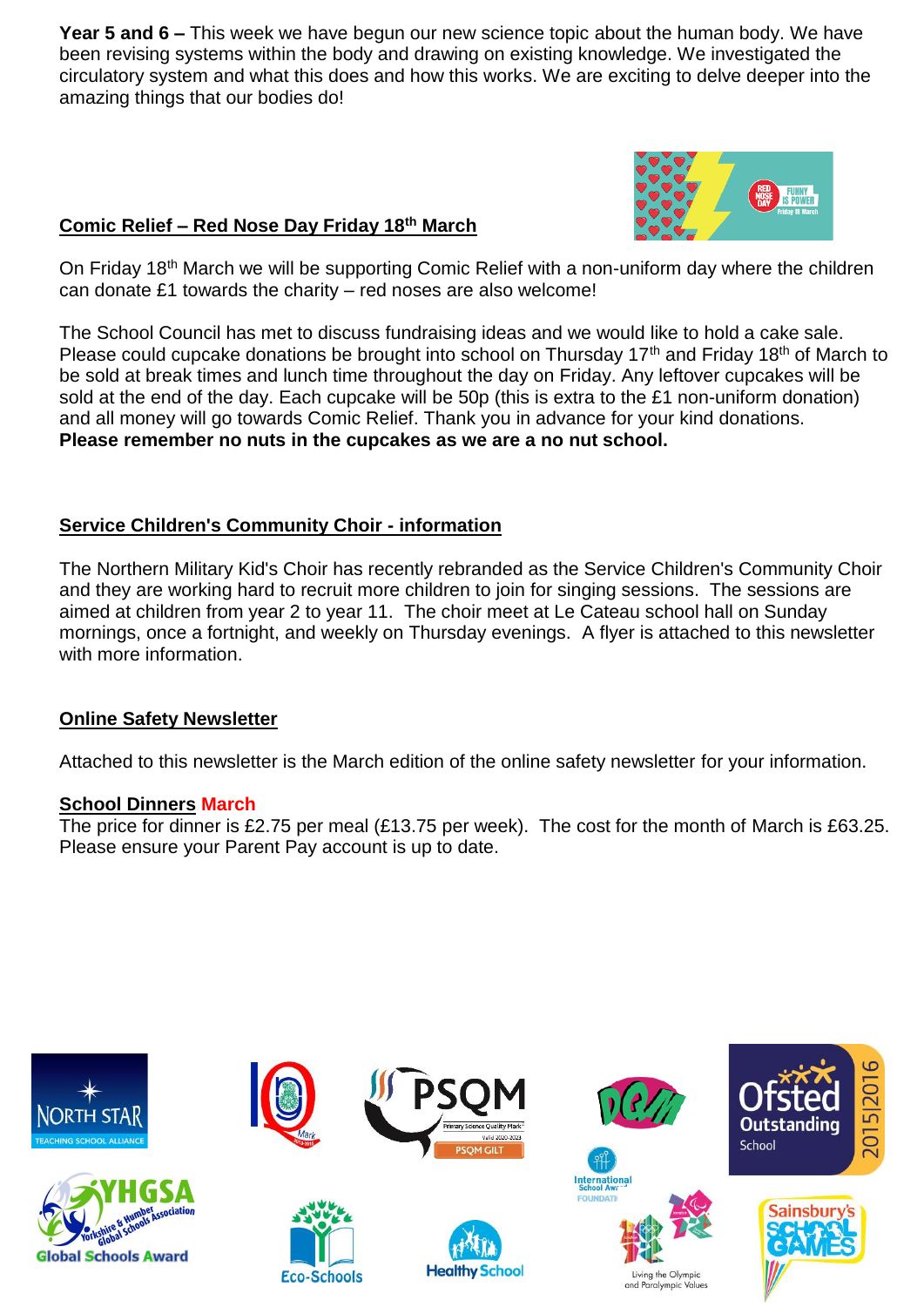## **AWARDS**

### **Celebration Assembly**

On Friday, we have our Celebration Assembly. This week the following children were given our weekly awards;

### **Celebration Cup**

The cup this week goes to someone who is an all-round superstar! This person is a wonderful friend to others and consistently demonstrates every single one of our school values.



I have been so impressed with the progress this person has made so far this year and I know that with the resilience, enthusiasm and determination that they show on a daily basis, they will continue to achieve great things.

Keep up the fantastic work!

Congratulations and well done to ….

Maddy!



### **Ribbons**

**EYFS** – This week the ribbon goes to someone who has recently started at our school. She has settled in well and is making friends with the other children in the class. She is becoming more confident to join in with the different activities we do and is following the classroom routines. Well done Olive! it is lovely to have you as

part of the class.

**Year 1 / 2 –** This week the ribbon goes to someone who has a super attitude to learning, they are always keen to share their skills and what they have learnt with the class. They are a wonderful friend and a pleasure to have in our classroom. Well done Ethan!

**Year 3 / 4** – The ribbon this week goes to someone who we have been so impressed with. They have been working so hard on reading common exception words and they have really impressed us with their effort in writing. Keep up the fantastic work, Devin!

**Year 5 / 6** – The ribbon this week goes to someone who has worked hard on their balance argument about releasing wolves back into the wild in Britain. This person has considered both sides of the argument and supported it with evidence. Well done to Joseph!

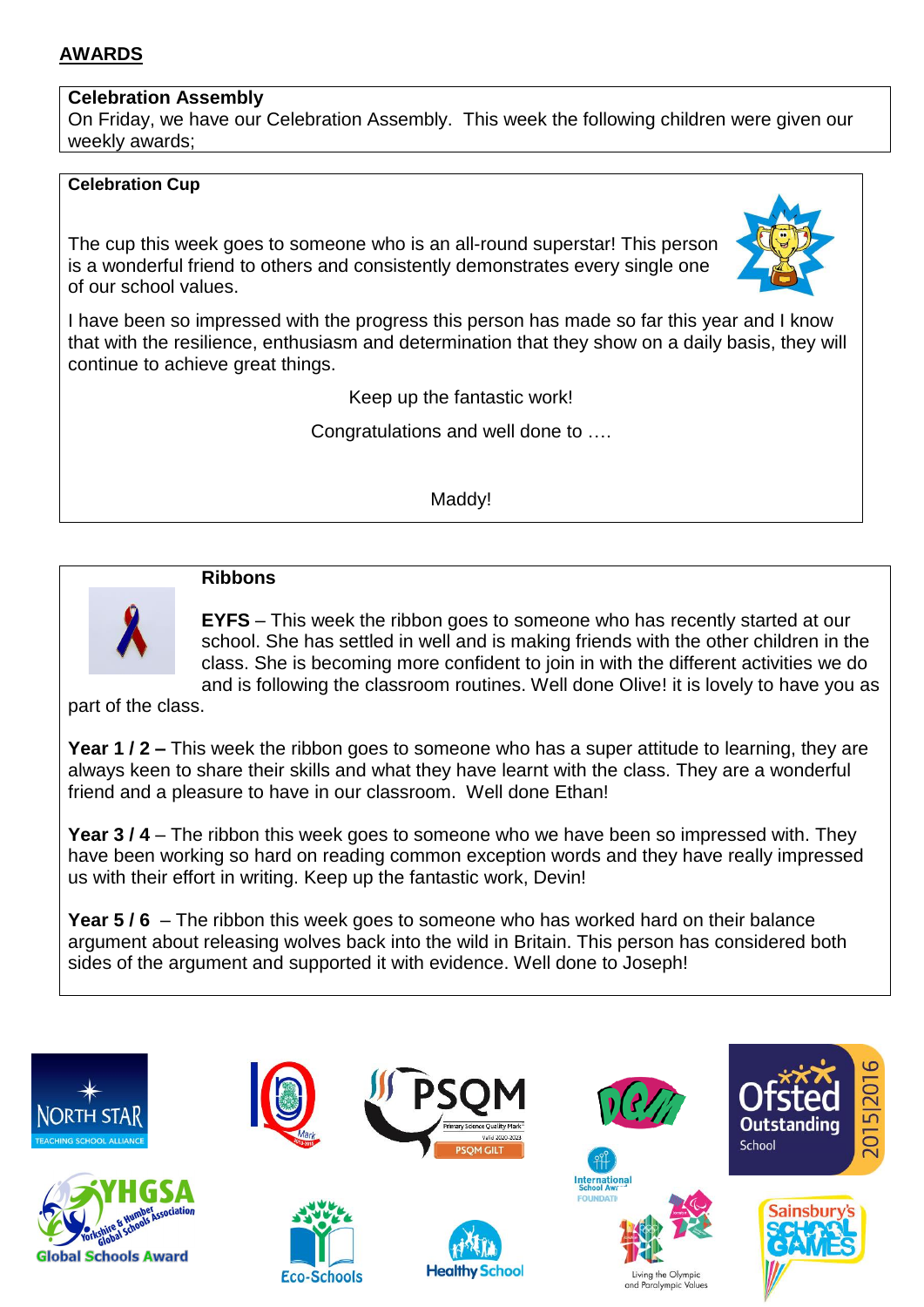### **Values in Action**

This week our Values award goes to someone who has demonstrated our school values of compassion and respect.

This person is always kind to people and she made me laugh and smile when I was sad.

The values award goes to Faith who was nominated by Alexia and Nicole.

Well done, Faith!

| <b>Attendance</b><br>Good attendance at school is key to your child's progress. |                 |          |          |  |  |  |  |
|---------------------------------------------------------------------------------|-----------------|----------|----------|--|--|--|--|
| Week Commencing 28th February 2022                                              |                 |          |          |  |  |  |  |
| <b>Reception</b>                                                                | <b>Year 1/2</b> | Year 3/4 | Year 5/6 |  |  |  |  |
| 100%                                                                            | 97%             | 100%     | 97%      |  |  |  |  |

Kind regards,

Mrs Julie Lyon Head Teacher